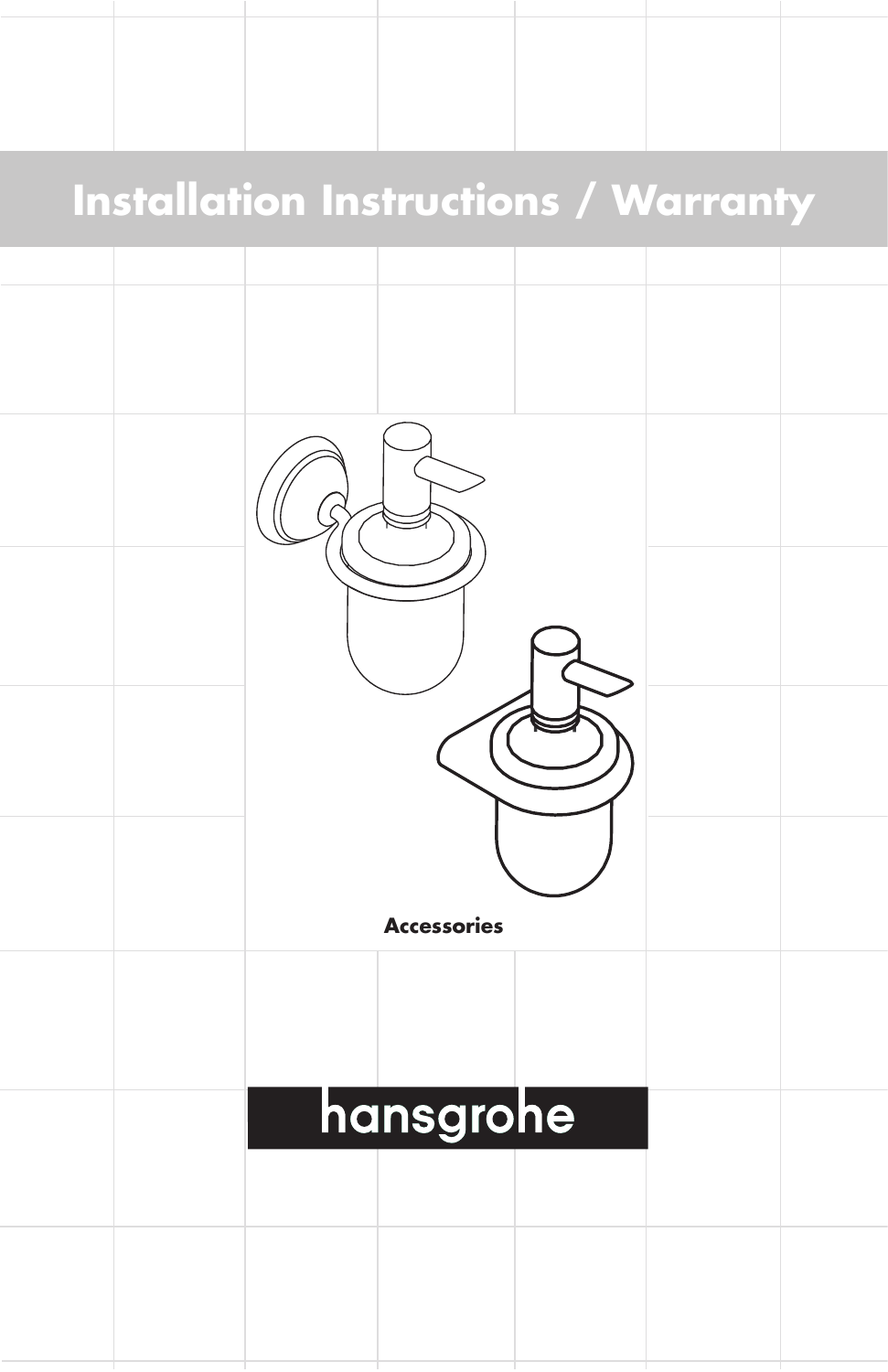# Interaktiv and Retroaktiv Accessories

These instructions cover the following models:

| Interaktiv | Retroaktiv |
|------------|------------|
| 06589XX0   | 06090XX0   |
| 06592XX0   | 06091XX0   |
| 06593XX0   | 06092XX0   |
| 06596XX0   | 06093XX0   |
| 06600XX0   | 06094XX0   |
| 06596XX0   | 06095XX0   |
| 06594XX0   | 06096XX0   |
| 06595XX0   | 06099XX0   |
| 06598XX0   | 06097XX0   |
| 06866XX0   | 06098XX0   |
|            |            |

# **Interaktiv Accessories**

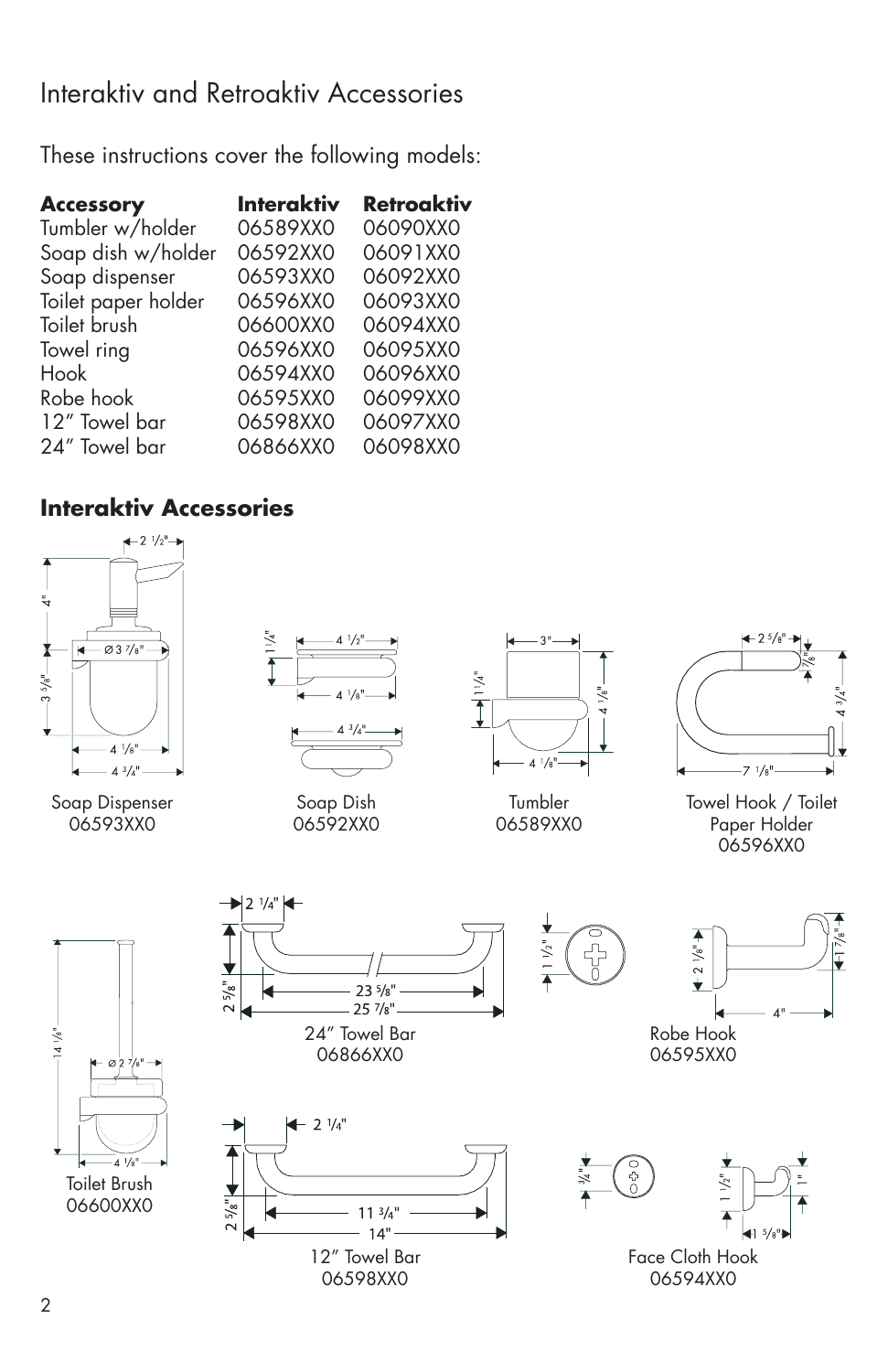## **Retroaktiv Accessories**



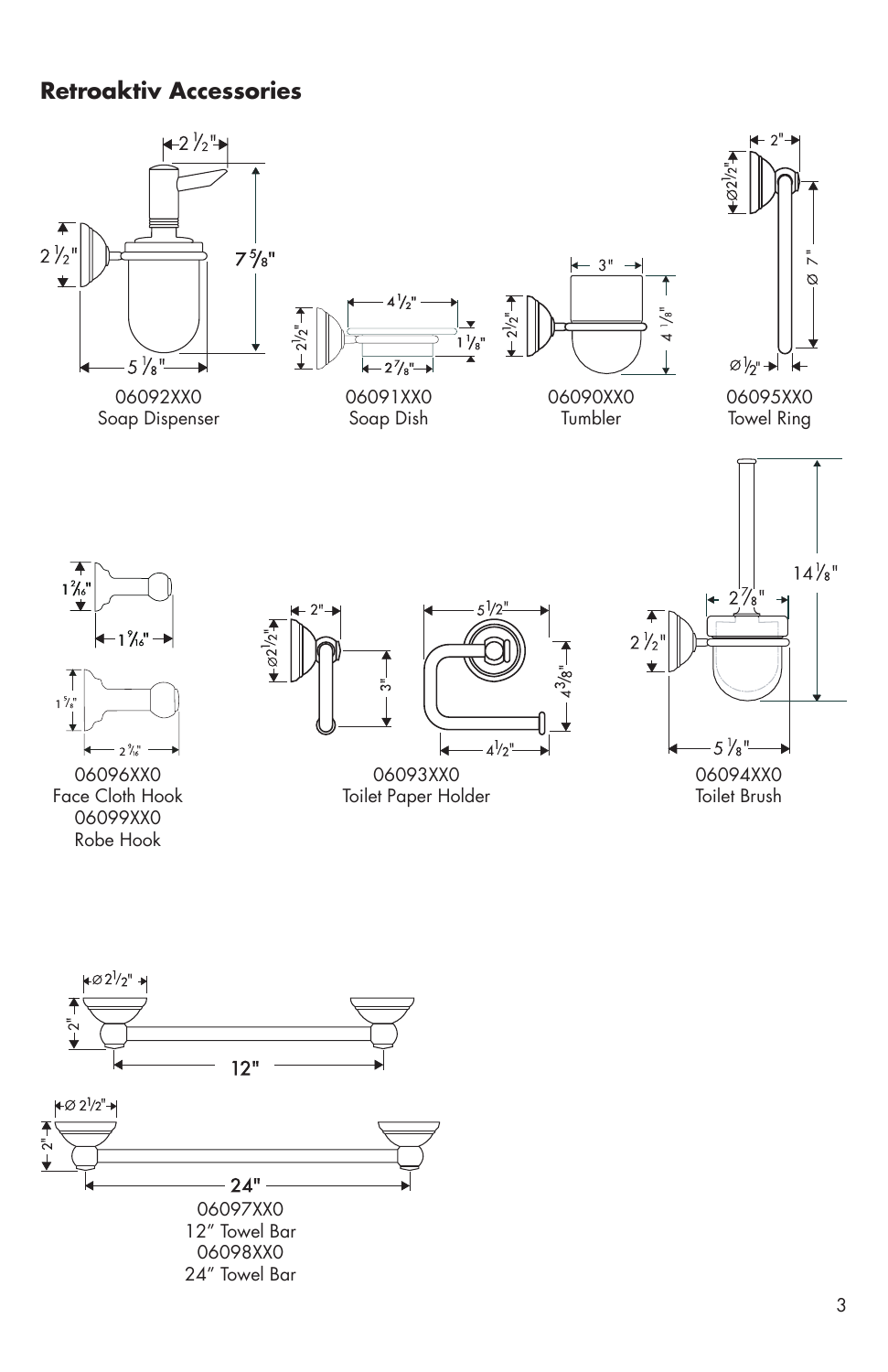# **Interaktiv Accessories**

**Installation Instructions:** 06593XX0 soap dispenser, 06589XX0 tumbler, 06592XX0 soap dish, 06600XX0 toilet brush

Mark the positions of the screw holes on the wall. Make sure that they are level.

Drill the screw holes using a 6 mm drill bit suitable for the wall surface.

Install the anchors. Seal around the anchors with a good quality waterproof bathroom sealant.



Screw the holder mounting bracket into the anchors. The detent pin on the mounting bracket should be on the bottom.

Slide the holder cover over the mounting bracket so that the detent pin on the mounting bracket clicks into place in the corresponding hole in the cover.

Place the accessory (soap dish/soap dispenser/ tumbler/toilet brush cup) into the holder.

The accessory may be removed from the holder for cleaning.



Lift the pump assembly off the bottle. Refill the bottle. Replace the pump assembly.



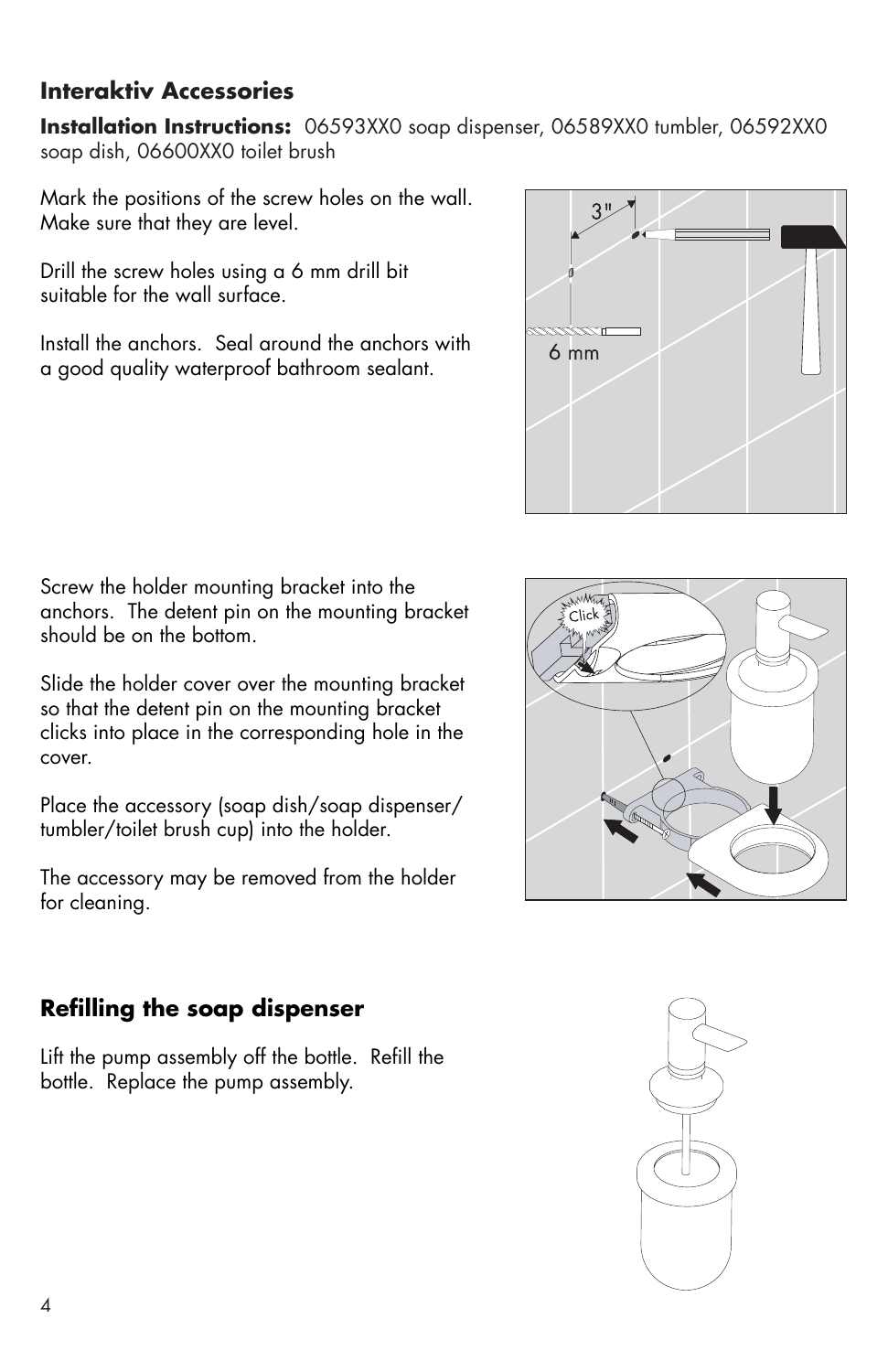### **Installation Instructions**: 06596XX0 Towel Ring / Toilet Paper Holder

Mark the positions of the screw holes.

Drill the screw holes using a 6 mm bit suitable for the wall surface.



Install the anchors. Seal around the anchors using waterproof bathroom sealant.

Screw the mounting bracket into the anchors.

Slide the toilet paper holder over the mounting bracket.

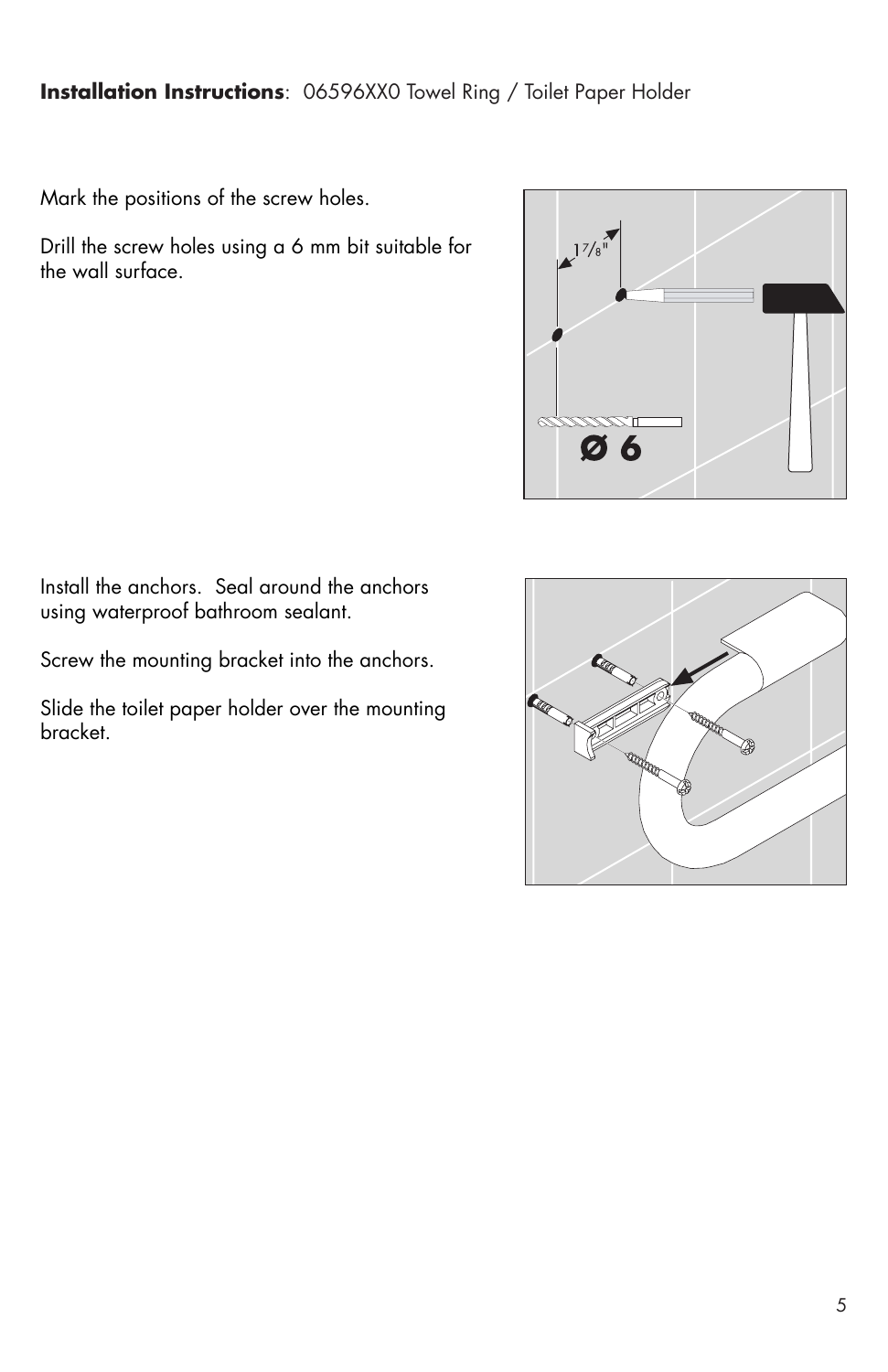**Installation Instructions**: 06594XX0 Face Cloth Hook, 06595XX0 Robe Hook

Mark the positions of the screw holes on the wall.

Drill the screw holes with a 6 mm drill bit suitable for the wall surface.



Install the anchors. Seal the wall around the anchors with a waterproof bathroom sealant.

Screw the hook into the wall.

Slide the screw cover against the wall.

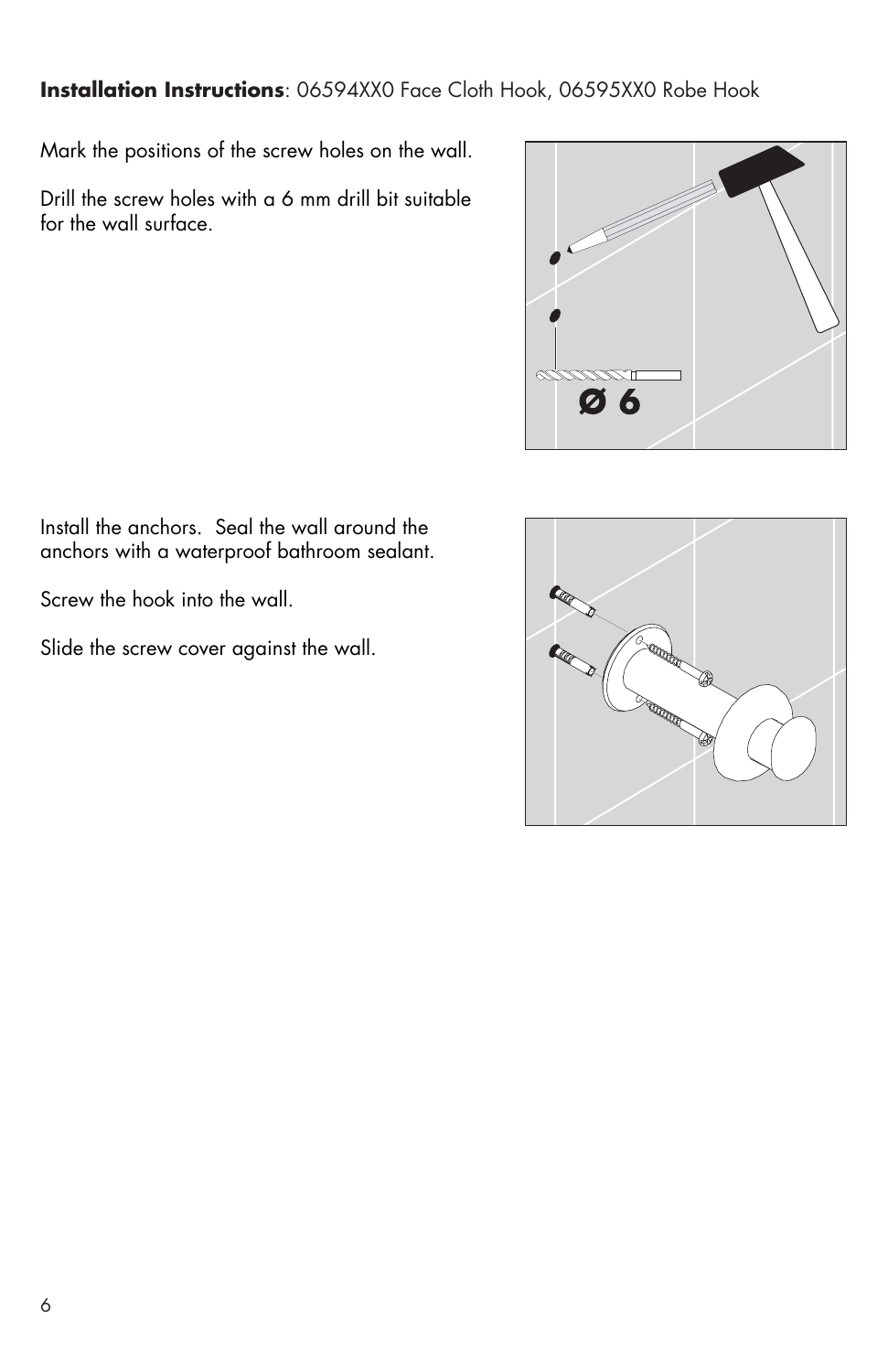### **Installation Instructions**: 06598XX0 Towel Bar, 06866XX0 Towel Bar

Mark the positions of the screw holes. Make sure that they are level.

Drill the holes using a 6 mm drill bit suitable for the wall surface.



Install the anchors. Seal around the anchors using silicone bathroom sealant.

Screw the towel bar into the anchors. Slide the escutcheon over the screws.



### **Warning:**

This towel bar is not a grab bar. Attempting to use it as a grab bar may result in injury to the user and/or damage to the wall.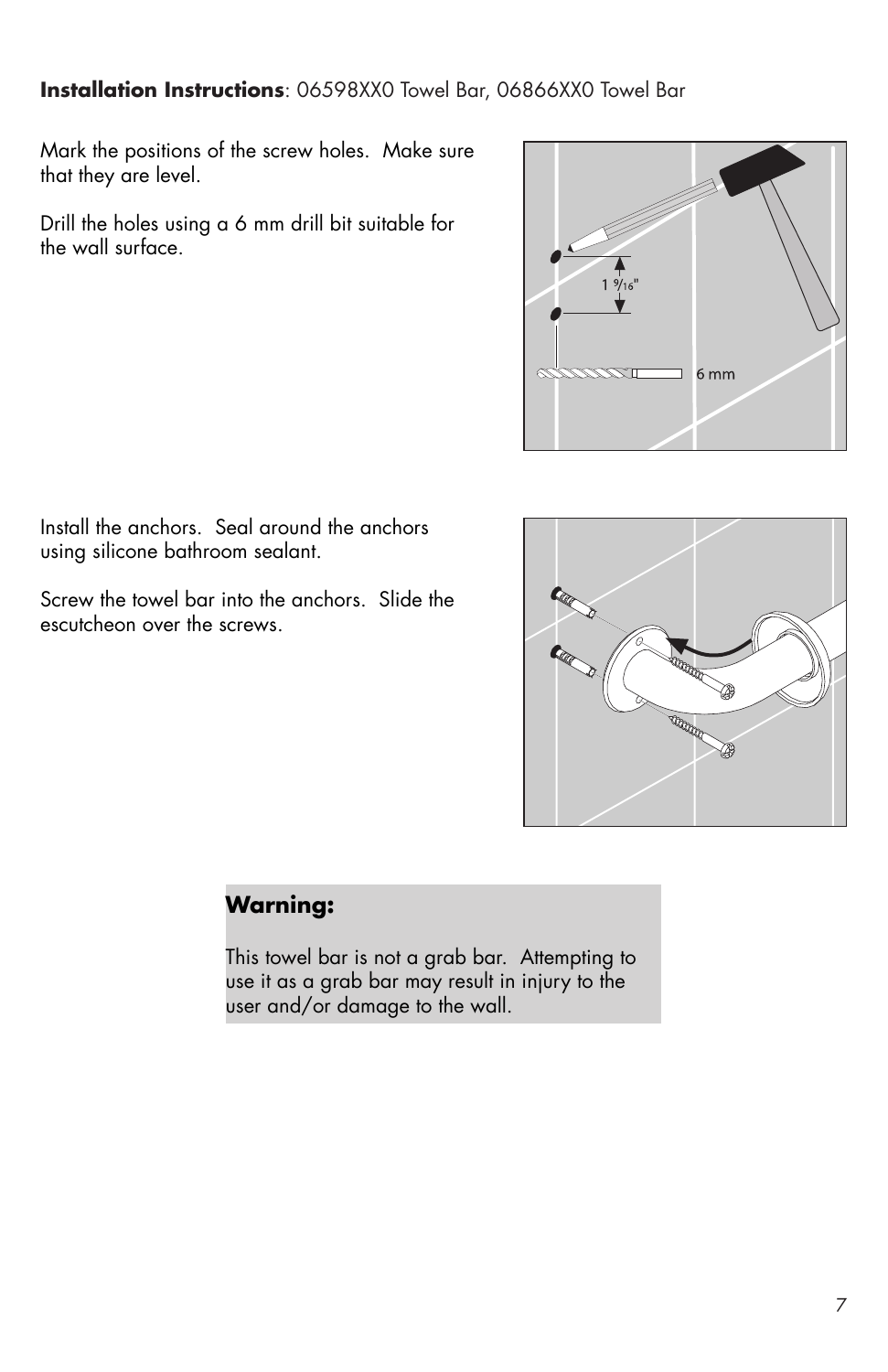## **Retroaktiv Accessories**

**Installation Instructions**: 06092XX0 Soap Dispenser, 06091XX0 Soap Dish, 06090XX0 Tumbler, 06093XX0 Toilet Paper Holder, 06094XX0 Toilet Brush, 06095XX0 Towel Ring, 06097XX0 / 06098XX0 Towel Bars

Using the mounting piece as a template, mark the positions of the screw holes.

> **IMPORTANT:** Do not "experiment". Do not press the mounting piece into the accessory unless the mounting piece is screwed firmly to the wall!



Dimple the tile. Drill the holes with a 6mm bit suitable for the wall surface.



Install the anchors. Seal the wall around the anchors with a compatible, non-staining, waterproof bathroom sealant. Screw the mounting piece to the wall, with the notch on the bottom.

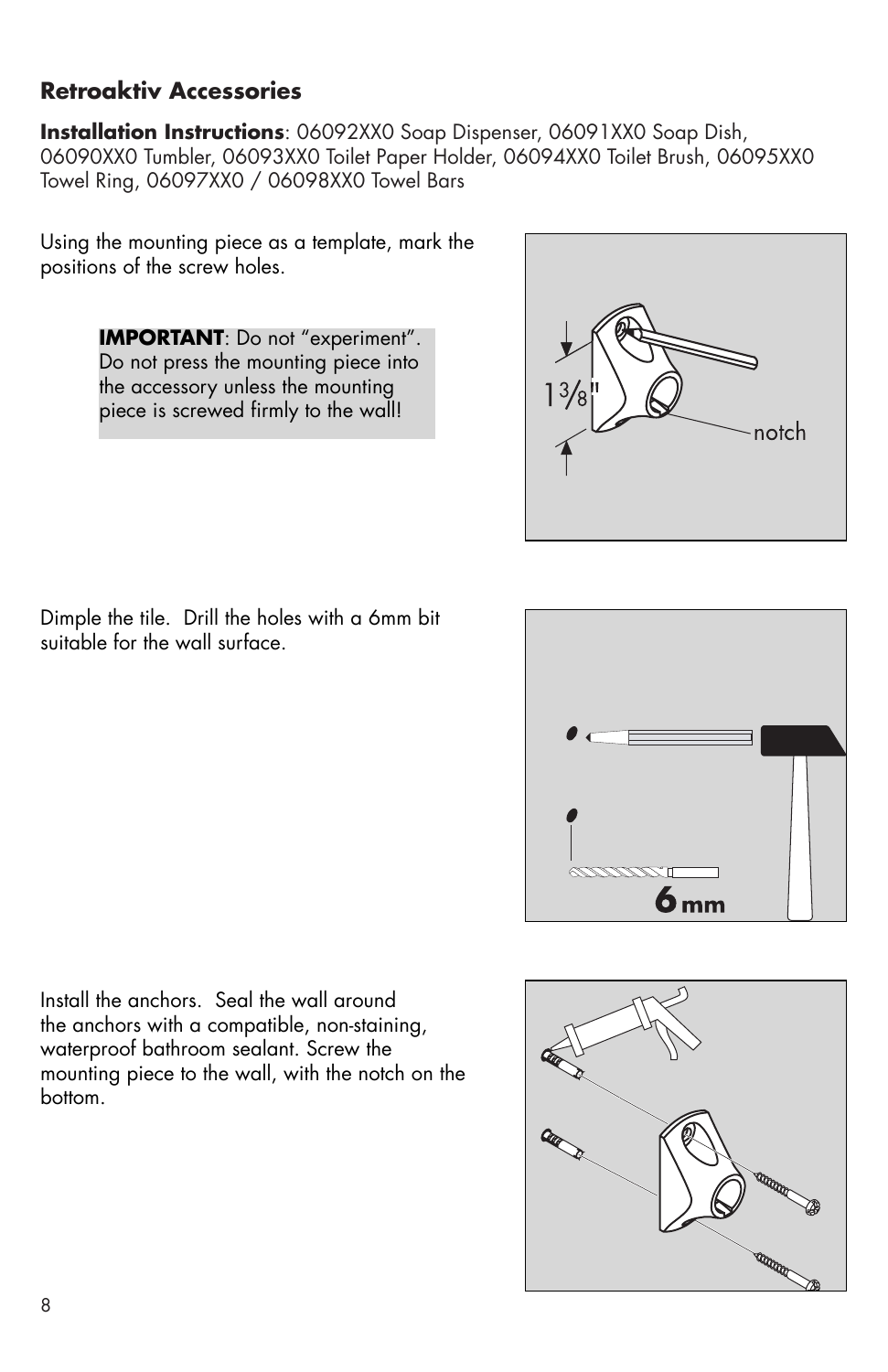06097 Towel bar only: Press the end pieces over the mounting pieces  $(1)$ . Use the enclosed allen wrench to tighten the set screws (2)

Other accessories and towel bars: Press the accessory firmly over the mounting piece.

## **To remove the accessory from the wall**

Press a small tool, such as an allen wrench, through the hole in the bottom ot fhe escutcheon, against the retaining pin (1). At the same time, pull out on the holder  $(2)$ .

To remove the 06907 towel bar, use the allen wrench to loosen the set screw (1). Pull the accessory away from the wall (2).





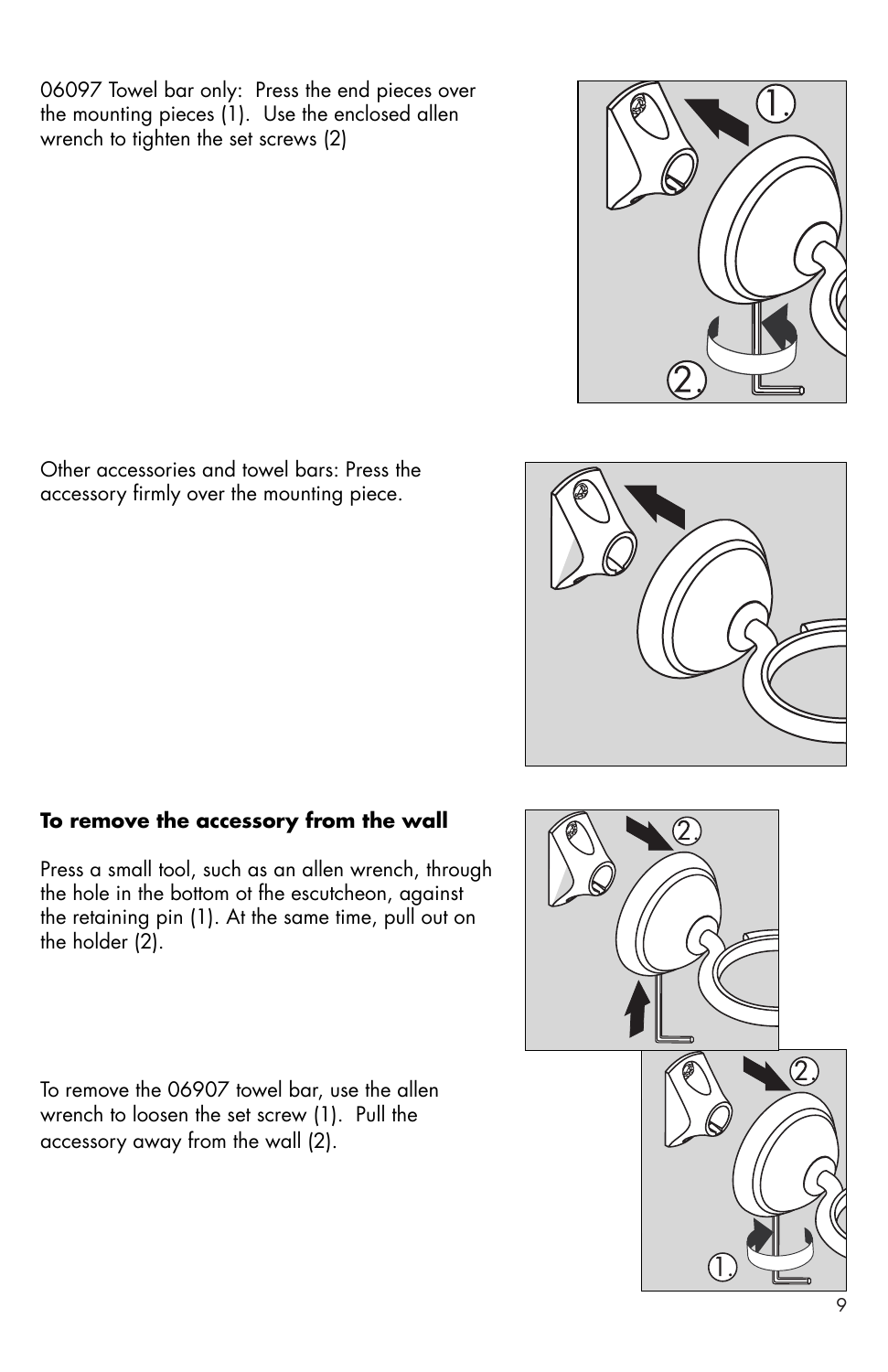### **Installation Instructions**: 06096XX0 Face Cloth Hook, 06099XX0 Robe Hook

Drill the hole using a 6 mm bit suitable for the wall surface.



Install the anchor. Seal the wall around the anchor with a suitable, waterproof bathroom sealant.

Screw the mounting piece to the wall.



Screw the hook to the mounting piece.

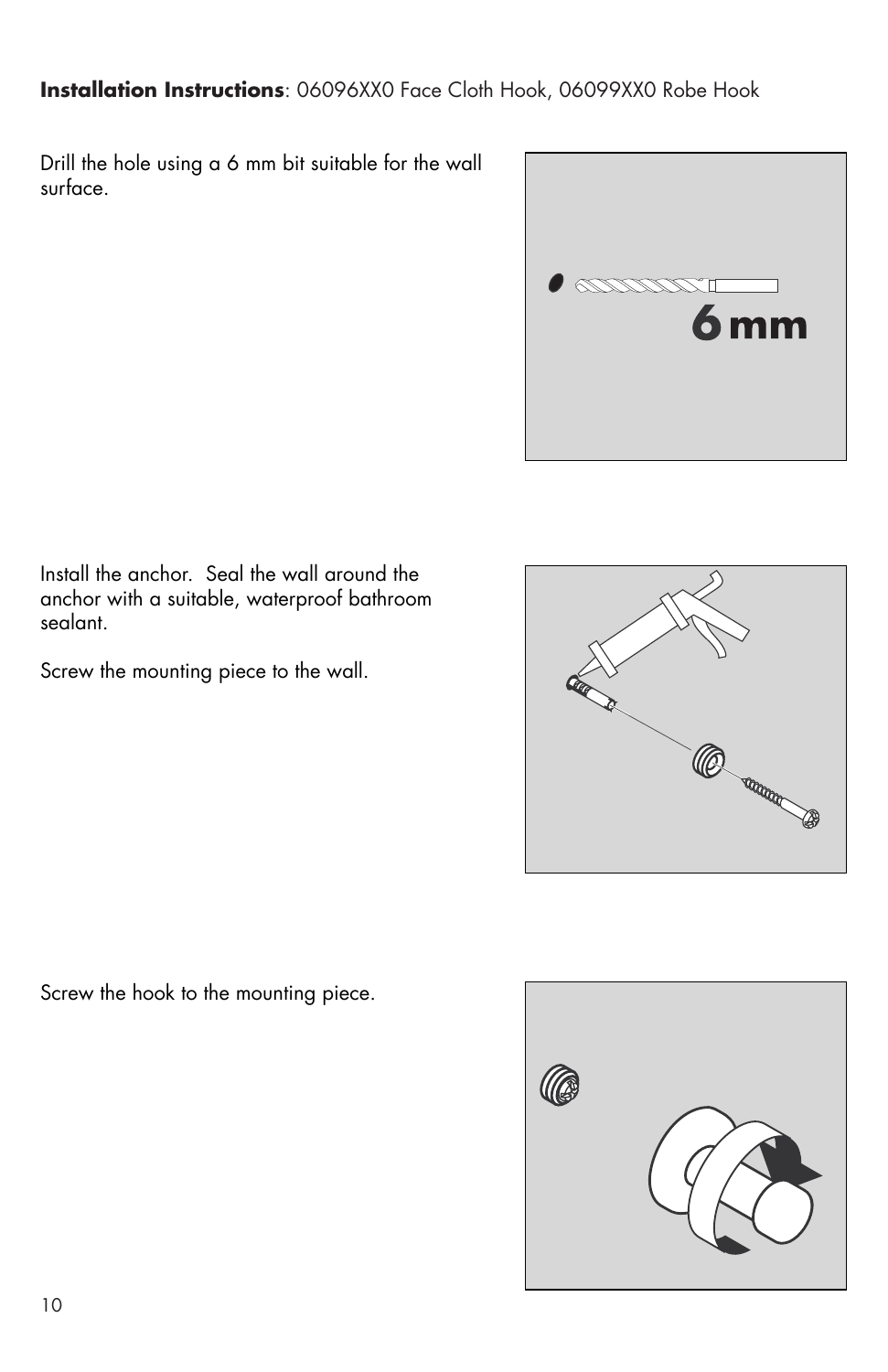# **Cleaning Recommendation for Hansgrohe Products**

Modern sanitary faucetry and shower fixtures consist of very different materials to comply with the needs of the market with regard to design and functionality.

To avoid damage and returns, it is necessary to consider certain points when cleaning:

#### **Cleaning materials for faucets and shower products:**

Acids are necessary ingredients of cleaning materials for removing lime. However, please pay attention to the following points when cleaning faucets and shower products:

- Use only cleaning materials intended for the application.
- Never use cleaning materials which contain hydrochloric, formic, or phosphoric, or acetic acid, as these can cause considerable damage.
- Do not mix one cleaning material with another.
- Do not use abrasives, such as cleaning powders, sponge pads, or microfiber cloths.

#### **Cleaning Instructions for Faucets and Shower Products:**

Please follow the cleaning material manufacturer's instructions. In addition, please note the following:

- Clean your faucets and shower products as and when required.
- Follow the label instructions. Do not allow any cleaner to remain on the product for longer than necessary.
- Regular cleaning will prevent scale buildup and water spotting.
- When using spray cleaners, spray first onto a sponge or cloth. Do not spray directly onto the faucet or shower product as drops could enter openings or gaps and cause damage.
- After cleaning, rinse thoroughly with clear water to remove any cleaner residue.

#### **Important**

Residues of liquid soaps, shampoos, and shower foams can also cause damage, so rinse with clean water after using.

#### **Please note:**

- If the surface is already damaged, the effect of cleaning materials will cause further damage.
- Components with damaged surfaces must be replaced, otherwise, this could cause injury.
- Damage caused by improper treatment will not be covered by our warranty.

## **Limited Lifetime Consumer Warranty**

This product has been manufactured and tested to the highest quality standards by Hansgrohe, Inc. ("Hansgrohe"). This warranty is limited to Hansgrohe products which are purchased by a consumer in the United States after March 1, 1996, and installed in either the United States or Canada.

#### **WHO IS COVERED BY THE WARRANTY**

This warranty extends to the original consumer purchaser only.

#### **WHAT IS COVERED BY THE WARRANTY**

This warranty covers only your Hansgrohe manufactured product. Hansgrohe warrants this product against defects in material or workmanship as follows: Hansgrohe will repair at no charge for parts only or, at its option, replace any product or part of the product which proves defective because of improper workmanship and/or material, under normal installation, use, service and maintenance. If Hansgrohe is unable to provide a replacement and repair is not practical or cannot be timely made, Hansgrohe may elect to refund the purchase price in exchange for the return of the product.

#### **LENGTH OF WARRANTY**

Replacement or repaired parts of products will be covered for the term of this warranty as stated in the following two sentences. If you are a consumer who purchased the product for use primarily for personal, family, or household purposes, this warranty extends for as long as you own the product and the home in which the product is installed. If you purchased the product for use primarily for any other purpose, including, without limitation, a commercial purpose, this warranty extends only (i) for 1 year, with respect to Interaktiv and Retroaktiv<br>products, and (ii) for 5 years, with respect to AXOR, ShowerPower and Pharo products